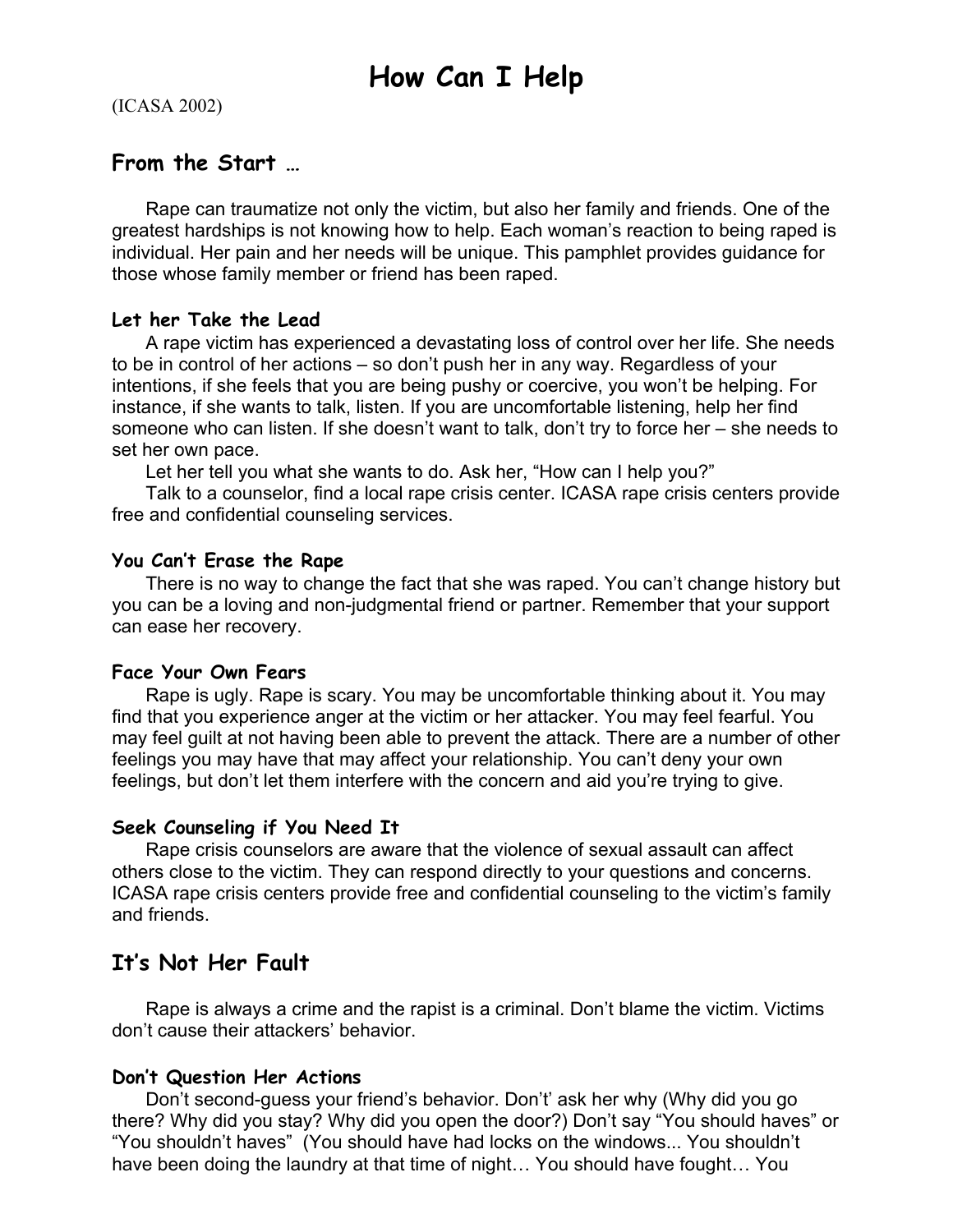shouldn't have fought… If you hadn't gone over to his apartment, it wouldn't have happened... You shouldn't have worn that outfit...). These responses can only increase her pain and self-doubt. Don't focus on the victim's behavior. The rapist's behavior is the problem and should be condemned. Nothing the victim did or didn't do caused the rape. The responsibility for the crime lies with the person who committed it.

#### **Leave Comparisons Alone**

 It doesn't help to compare her experience with others who have been raped. Some day she might want to learn more about the reactions of other rape victims, but any such discussion should be at her request.

Don't compare what did happen with what could have happened. (e.g. Well, at least you're alive.) During her attack her overwhelming emotion was the fear of being killed. It's up to her to decide whether or not she was "lucky" to have survived.

#### **Face the Issue**

People often tell a victim of a crisis, "Don't worry / Don't cry / Don't think about it." This is impossible. And it's not helpful for someone who has been raped.

Telling her to deny or downplay the experience she's just been through might suggest to her that you aren't concerned. Neither the crime nor its aftermath will go away by ignoring them.

#### **Be Ready to Listen**

 Tell her she can discuss her experience with you. Some women need to process the experience by repeating details or talking about their feelings. Other women may want to talk, but not about the particulars of the rape. Try to listen non-judgmentally and don't ask specific questions. Your curiosity about the details of the sexual assault should not overpower your desire to be supportive and gentle with the victim. Offer her the opportunity to talk, but never insist that talking will cure her. Remember that she has just been coerced and she won't be helped by further coercion.

## **What More Can You Do?**

If you want to help your friend or relative in concrete ways, be creative, but recognize your limitations. Do not offer more than you can give. Any assistance, however small it seems to you, will demonstrate your concern and care. Your care and help can aid your friend or relative's recovery and healthy adjustment.

#### **In Public**

 Sometimes the routines of life will be threatening to a woman dealing with the aftermath of rape. Traveling home from work or school or even grocery shopping may be frightening to her. If your friend or relative expresses concern about her safety in these situations, offer to drive her home or accompany her on public transportation.

#### **The Daily Routine**

 For some time after her attack, routine chores and responsibilities may seem burdensome to your friend or relative. She may be grateful for assistance with errands, childcare, laundry, etc. If you are able, offer to help with these tasks. If you offer to help, it is critical that you follow through on your promise.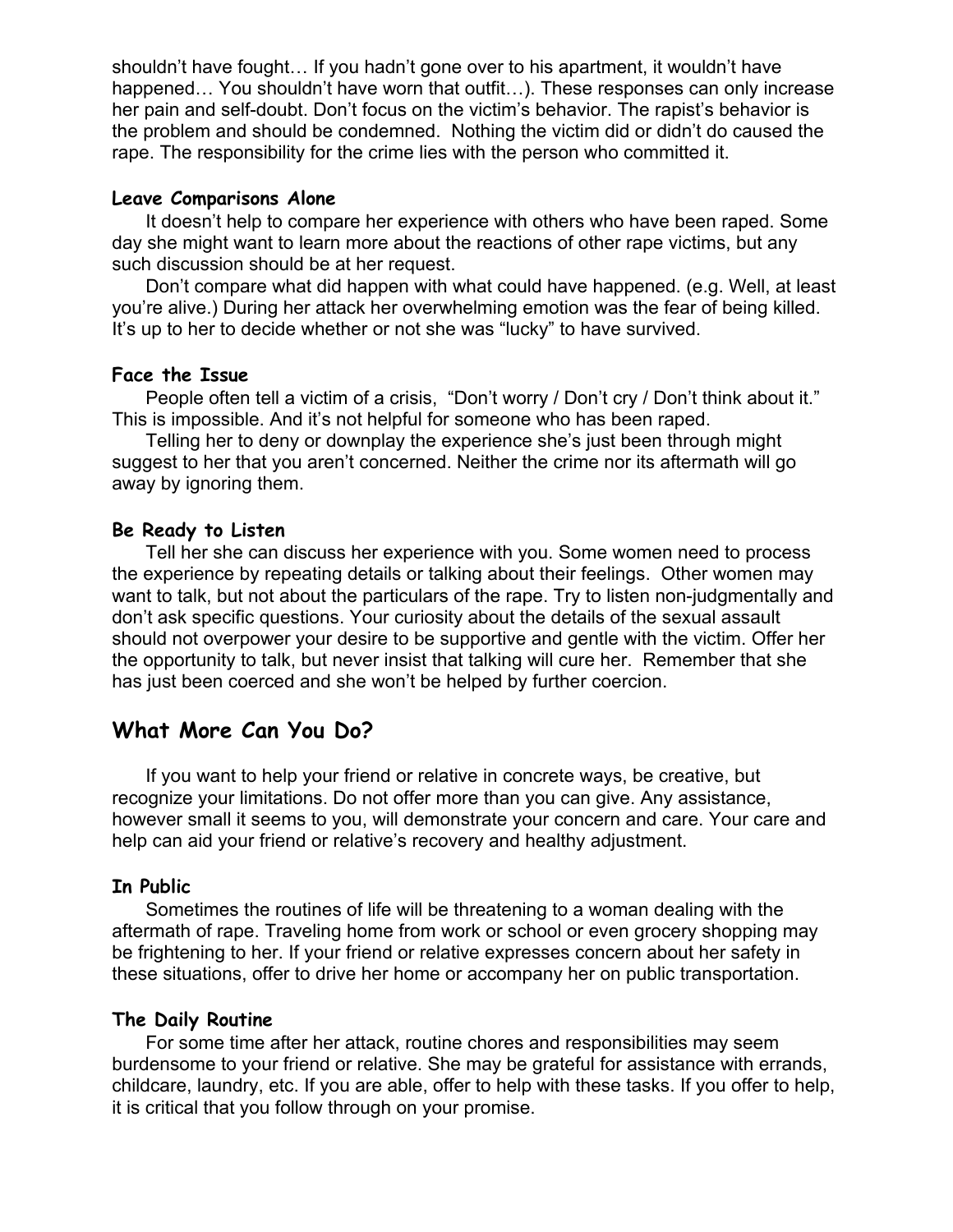#### **At Home**

 Regardless of where she was raped, the victim will probably be concerned about the safety of her house or apartment. You can help her install locks on the doors and windows or other security measures she wants to take. She may decide to move to a new apartment or house. You can help her search for one or assist with the moving chores.

### **Need to Get Away**

 Depending upon the circumstances of the attack, your friend or relative may appreciate having a place to stay outside her home or she may appreciate having a companion stay with her in her home. For women who have been raped, fear can be primary emotion. It can surface any time – especially when she is feeling vulnerable. It may intensify when she is alone.

 Consider making your home available as a temporary refuge. Or offer to spend a few days with her at her home. Sheltering the victim or offering her assistance is a serious responsibility. Her pain will be closer to you as you take on the role of comforter. Make sure you're prepared to make a commitment of this nature before offering. Knowing and respecting your own limitations is important. If your family or other responsibilities prevent you from making this kind of commitment, you might offer to arrange a schedule of regular phone calls.

#### **Financial Concerns**

 For many women, rape has considerable financial consequences. The victim may not be compensated for time lost from work, whether immediately after the attack or later, during the trial. She may incur the expense of moving to a new home, or making other lifestyle changes that increase her living expenses. Don't assume that an offer of financial help would seem insensitive.

## **Professional Help**

 Make sure that your friend knows that there are community resources she can contact for support. ICASA rape crisis centers provide free and confidential counseling services. If she seems interested, offer to help her get information.

 If she chooses to seek counseling or therapy from a psychologist or a psychiatrist, she should be aware that not all of them have had training in the special needs of rape victims. You should screen any potential therapists by calling and asking them if their areas of expertise include counseling for rape victims.

Resist the temptation to choose a therapist for her. She needs to make her own decision and have control over her own life.

## **In Court**

 If her attacker is caught and your friend decides to prosecute, your support will be invaluable. There are likely to be numerous contacts with an Assistant State's Attorney as well as one or more hearing and trial dates. She may have to go to court several times. At any point throughout the court processes, consider offering to accompany her. If possible, you could organize a few other friends who would be willing to rotate the responsibility.